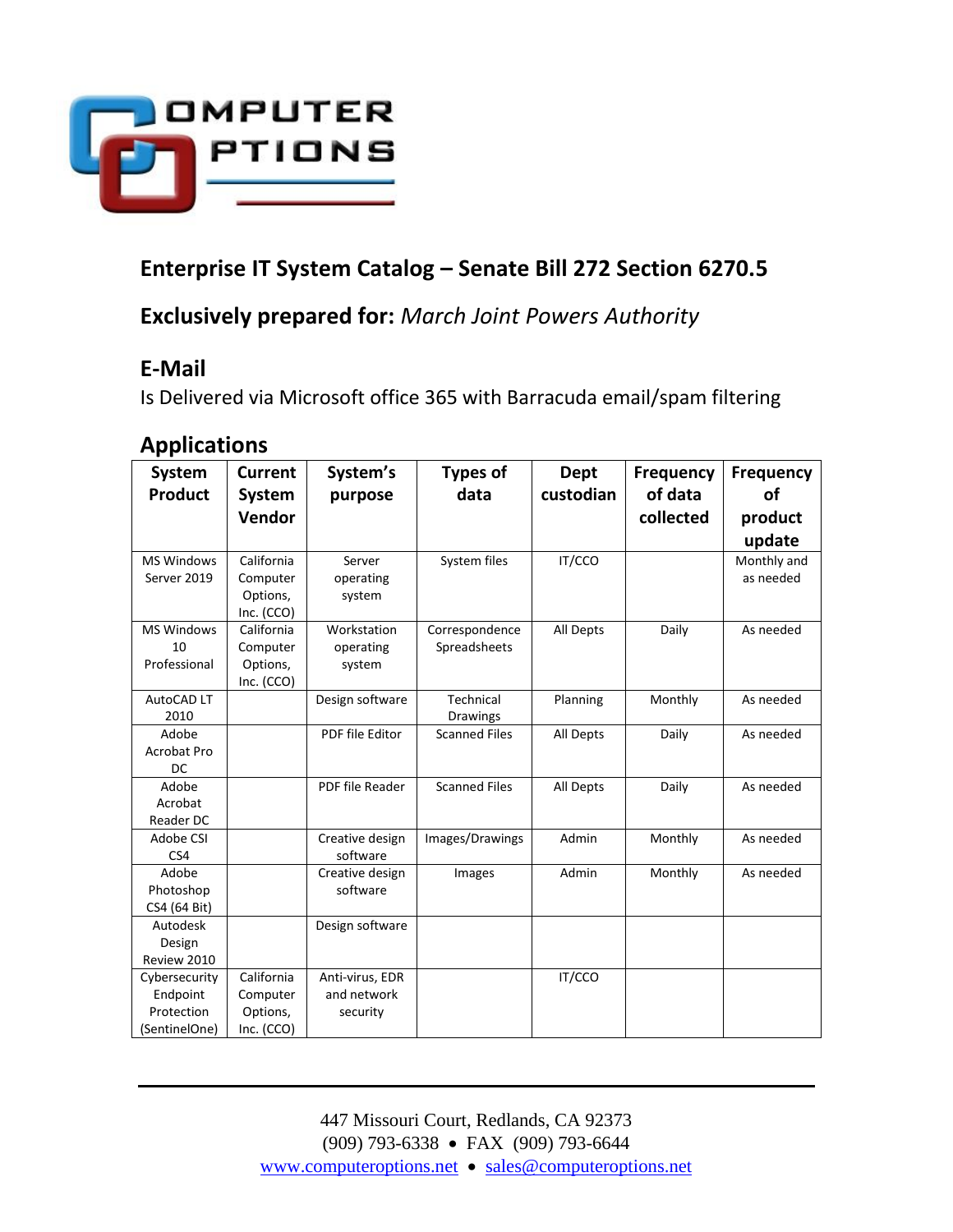| Google Earth      |              | Satellite        | Earth images            | All Depts  | Periodically | As needed      |
|-------------------|--------------|------------------|-------------------------|------------|--------------|----------------|
| Pro               |              | imagery          |                         |            |              |                |
| Microsoft         | California   | Internal mail    | Email,                  | All Depts  | Daily        | As needed      |
| Office 365        | Computer     | server           | Calendaring             |            |              |                |
|                   | Options,     |                  | events and tasks        |            |              |                |
|                   | Inc. (CCO)   |                  |                         |            |              |                |
| Microsoft         | California   | Office           | Word                    | All Depts  | Daily        | As needed      |
| Office 365        | Computer     | Productivity     | processing,             |            |              |                |
|                   | Options,     | software         | spreadsheets,           |            |              |                |
|                   | Inc. (CCO)   | including Word,  | email, database         |            |              |                |
|                   |              | Excel, Outlook,  |                         |            |              |                |
|                   |              | Onenote, and     |                         |            |              |                |
|                   |              | Powerpoint       |                         |            |              |                |
| Microsoft         | California   | Office           | Word                    | All Depts  | Daily        | As needed      |
| Office 365        | Computer     | Productivity     | processing,             |            |              |                |
|                   | Options,     | software         | spreadsheets,           |            |              |                |
|                   | Inc. (CCO)   | including Word,  | email, database         |            |              |                |
|                   |              | Excel, Outlook,  |                         |            |              |                |
|                   |              | Onenote,         |                         |            |              |                |
|                   |              | Access and       |                         |            |              |                |
|                   |              | Powerpoint       |                         |            |              |                |
| Microsoft         | California   | Database         | Raw data for            |            |              |                |
| <b>SQL Server</b> | Computer     | software for     | Springbrook             |            |              |                |
| 2008 R2 (64-      | Options,     | Springbrook      | software                |            |              |                |
| bit)              | Inc. $(CCO)$ |                  |                         |            |              |                |
| <b>ADP</b>        | <b>ADP</b>   | Payroll          | Payroll                 | Accounting | Bi-weekly    | Anually        |
| PC/Payroll        |              |                  |                         |            |              |                |
| Springbrook       | California   | Accounting/ERP   |                         | Accounting | Bi-weekly    | Annually       |
| Software          | Computer     | workstation      |                         |            |              |                |
| V6.07 Client      | Options,     | side software    |                         |            |              |                |
|                   | Inc. (CCO)   |                  |                         |            |              |                |
| Springbrook       | California   | Accounting/ERP   |                         | Accounting | Daily        | Annually       |
| Software          | Computer     | Server side      |                         |            |              |                |
| V6.07 Server      | Options,     | software         |                         |            |              |                |
|                   | Inc. (CCO)   |                  |                         |            |              |                |
| StorageCraft      | California   | <b>Backups</b>   | <b>Backups</b>          | IT/CCO     | Daily        | Annually or as |
|                   | Computer     |                  |                         |            |              | needed         |
|                   | Options,     |                  |                         |            |              |                |
|                   | Inc. (CCO)   |                  |                         |            |              |                |
| <b>The</b>        | Promas       | Property         | <b>Rental and Lease</b> | Property   | Daily        | As needed      |
| Professional      |              | Management       | <b>Tracking</b>         | Management |              |                |
| Landlord -        |              |                  |                         |            |              |                |
| 2016.2            |              |                  |                         |            |              |                |
|                   |              |                  |                         |            |              |                |
| <b>HDL</b>        | <b>HDL</b>   | Process          | Tax information         |            | Daily        | As needed      |
|                   | Companies    | transactions/tax |                         |            |              |                |

#### **IT Managed Services Company** California Computer Options, Inc. (CCO) 447 Missouri Court Redlands, CA 92373